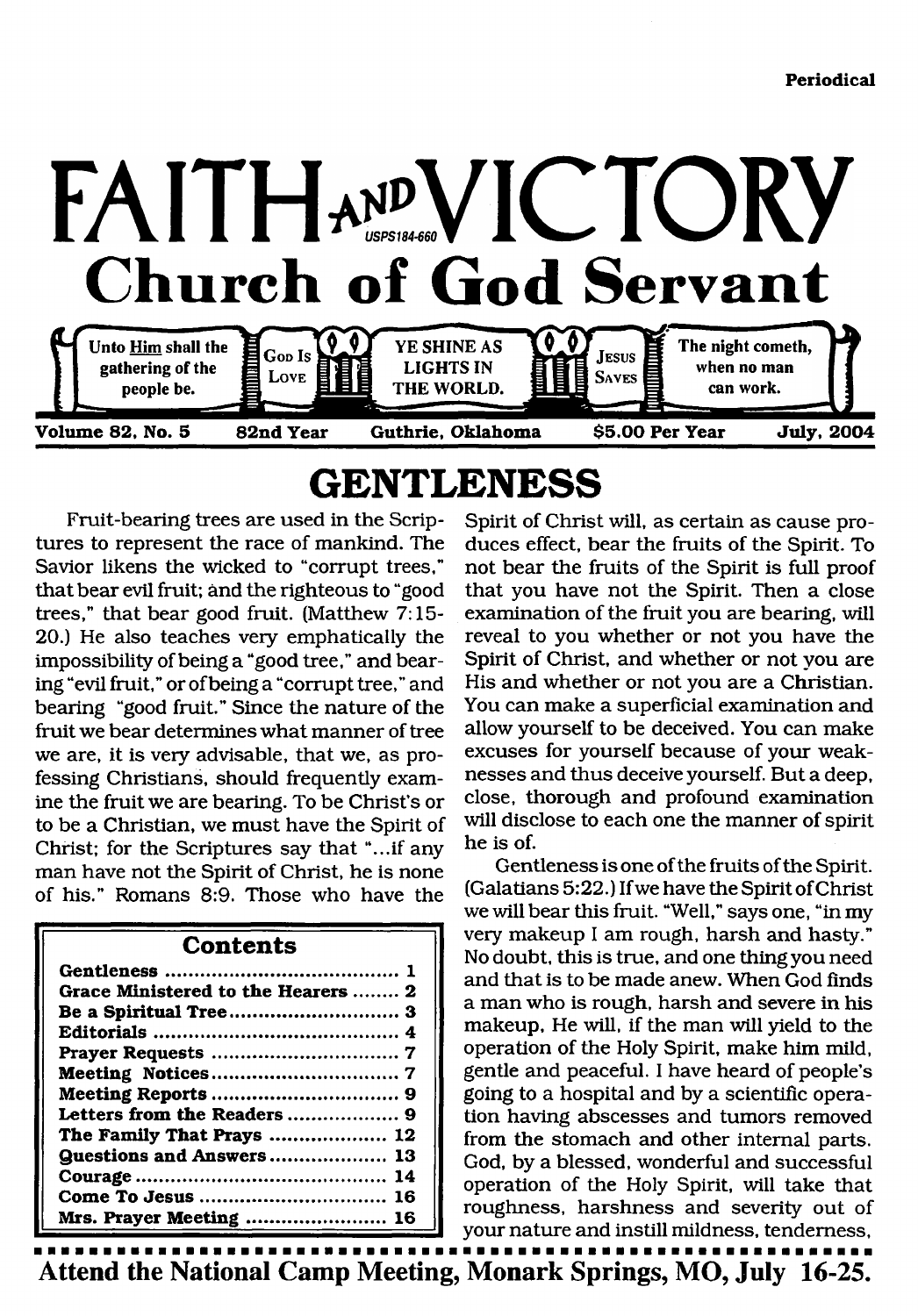softness and gentleness instead. Harshness and roughness is a corruption in nature, which it pleases God, in His gracious plan of salvation, to remove. If you will allow the Holy Spirit to work in you that which is pleasing in God's sight, He will make you gentle.

What is gentleness? It is blandness, softness, mildness and meekness. It is the opposite of harshness, roughness, etc. It is sweetness of disposition, mildness of temper, softness of manner, kindness, tenderness, etc. Those who are of a gentle disposition will act without asperity. They are not morose, sour, crabbed and uneven; but are smooth and mild and even. Good manners are intimately connected with gentleness and good manners are no disparagement to Christianity.

The apostle Paul, by way of testimony, said to the Thessalonian saints, "But we were gentle among you, even as a nurse cherisheth her children." I Thessalonians 2:7. Such was his manner. As a kind mother is to a delicate child, so was he to those whom he loved. Vastly different was he then from what he was when he was persecuting and wasting the church of God. He had been changed by grace. He exhorts servants of the Lord to ".. .be gentle unto all men...." IITimothy 2:24, and to be "...gentle, showing all meekness unto all men." Titus 3:2. David, in his sublime tribute of praise to God, in II Samuel 22:36 says, ".. .Thy gentleness hath made me great." Would you, kind reader, love to be more gentle in your manner? Are you too harsh and rough? Are you, if a parent, as gentle to your children as you should be at all times? Husband, are you as kind and gentle toward your wife as you should be? Do you believe you fill the Bible measure on this line? Are you as gentle to your domestic animals as you should be? Or do you have impatient feelings and act in a hasty, abrupt manner towards them? If you meet with something quite provoking from your wife, or the children, or the animals, do you keep as mild and sweet as you know you should? Now, I hope you will examine closely. I do not mean to condemn you. I want to help you. There are many professing saints today who are not nearly so gentle as they should be. Why not be in earnest and seek God for help and make improvement? Why go along with crossness and coldness and snappishness in your life? Be gentle toward all. There should be a soft, sweet, gentle melody in your tone of voice.

Gentleness is a beauteous grace. Her excellence is great. This grace, by culture, is capable of much improvement. Too few saints experience it to the extent they should. I beseech you by the gentleness of Jesus to be in earnest and improve upon your gentleness. Never let one hasty, harsh word escape your lips—not even to your dumb animals when no one is near. Never allow a frown or a scowl to settle for a moment upon your brow. It will leave its mark if you do. Learn to be gentle in your home. Sometimes, when far away from home, you picture to yourself how gentle and kind and loving you should be at home. By God's grace you can be just as gentle as you see in the picture that you should be. May God bless you. Amen. — Bro. C. E. Orr

### $- - -\frac{2}{3} - \frac{1}{3} - \frac{1}{3} - \frac{1}{3} - \frac{1}{3} - \frac{1}{3} - \frac{1}{3} - \frac{1}{3} - \frac{1}{3} - \frac{1}{3} - \frac{1}{3} - \frac{1}{3} - \frac{1}{3} - \frac{1}{3} - \frac{1}{3} - \frac{1}{3} - \frac{1}{3} - \frac{1}{3} - \frac{1}{3} - \frac{1}{3} - \frac{1}{3} - \frac{1}{3} - \frac{1}{3} - \frac{1}{3} - \frac{1}{3} - \frac{1}{3} - \frac{1}{3} - \$ **GRACE MINISTERED TO THE HEARERS**

**By W. M. Potter**

#### "Let no corrupt communication proceed out of your mouth, but that which is good to the use of edifying, that it may minister grace unto the hearers." Ephesians 4:29. The word *edify* means to build up, to improve, to enlighten, especially in things concerning eternal salvation. Paul admonishes Timothy, "Study to show thyself approved unto God, a workman that needeth not to be ashamed, rightly dividing the word of truth." II Timothy

2:15. "Death and life *are* in the power of the tongue: and they that love it shall eat the fruit thereof." Proverbs 18:21. As Christian workers, of course, we should use our tongues, not as busybodies or evil speakers, but so that good and wholesome doctrine may be spoken. As public speakers, it behooves us to have the real anointing of the Holy Spirit, otherwise grace is not ministered to the hearers.

Grace seems to be a very strong word. No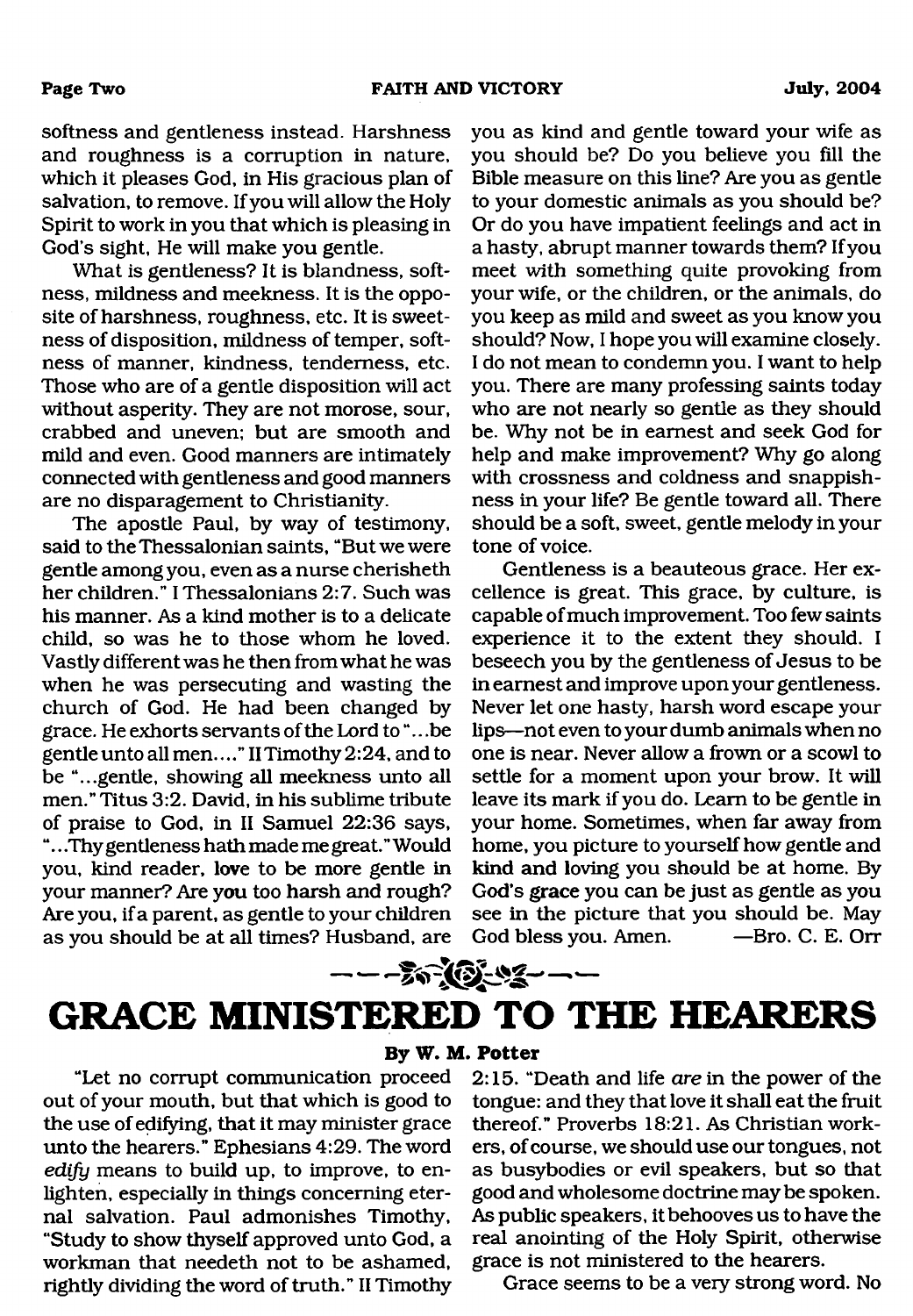**July, 2004 FAITH AND VICTORY Page Three**

other word seems to convey to our minds so much as the word grace. We might define it thus: the strength of the divine favor, or the unmerited (on our part) love and mercy of God. It is our gracious privilege to so wait on our God in the secret places that we become so overwhelmed with the love and grace of God that every utterance may minister grace to the congregation. An intellectual knowledge of the Scriptures is not sufficient. We must, to please God, have a real yearning and tender compassion for souls, "Knowledge puffethup, but charity edifieth." I Corinthians 8:1. We must tarry and wait at the feet of

Jesus until we become endued with Heaven's best gift of love that "never faileth." Charity will then control the intellectual man and grace will be administered to the hearers. "As every man hath received the gift, *even so* minister the same one to another, as good stewards of the manifold grace of God. If any man speak, *let him speak* as the oracles of God: if any man minister, *let him do it* as of the ability which God giveth: that God in all things may be glorified through Jesus Christ, to whom be praise and dominion for ever and ever. Amen." I Peter 4:10-11.

*—The Gospel Trumpet,* July 21, 1904.

# <span id="page-2-0"></span>**BE A SPIRITUAL TREE**

 $\rightarrow\quad$ 

#### **By Sis. Connie Sorrell**

How long will grass live without water? During the hot July and August months in mid-America, grass will turn brown and crisp in four or five days in the blowing oven heat of 100 plus degrees. The shallow grass roots will soon shrivel up in the dry, dusty soil and make the earth ugly and sometimes bare.

The life span of a person is compared to grass in the Scriptures. "As *for* man, his days *are* as grass: as a flower of the field, so he flourisheth. For the wind passeth over it, and it is gone; and the place thereof shall know it no more." Psalm 103:15-16. Even the life span of one hundred years of age rushes quickly by compared to the long, countless time of eternity. We are each one allotted a season to work within and the Lord is looking for a harvest—are your flowers drying under the heated winds of pressure or are you growing roots into the living water of a resurrected hope?

Big trees that grow a taproot deep into the earth will stay green and graceful during the droughts. A righteous man who delights in the law of the Lord and meditates on His Word is ".. .like a tree planted by the rivers of water, that bringeth forth his fruit in his season; his leaf also shall not wither; and whatsoever he doeth shall prosper." Psalm 1:3. What a beautiful comparison! Just as the tree has physical depth, we need to have spiritual depth.

Anyone who wants to be a "spiritual tree" must draw from the living water that has not ceased to flow from the pierced side of Jesus Christ. His fountain will never run drv. It is free to "whosoever will" come, taste and see that the Lord is good. This cleansing fountain will deliver souls from sin and heal all manner of sickness. (I Peter 2:24.) When a person drinks from this water there is no thirsting for anything else. (John 4:14.)

Then as we deepen our roots into the Scriptures and listen to the voice of the Holy Spirit, our life will bring forth good fruit to feed others right amid the trials and tests we undergo. (Galatians 5:19-24.) The peace and joy that we feel in our souls will bless and encourage others who are hungry after righteousness.

Jesus spoke about growing and producing good fruit. (Luke 8:5-15, Matthew 7:15- 20.) He expects us to be rooted and grounded in Him in breadth, length, depth and height that we may bear fruit in our season of time on this earth. (Ephesians 3:17-20, Luke 13:6-9.) We need not be as dry, brittle grass in the day that the Lord expects fruit in our life, but we can be like the tree planted by the water strong and productive until our last breath.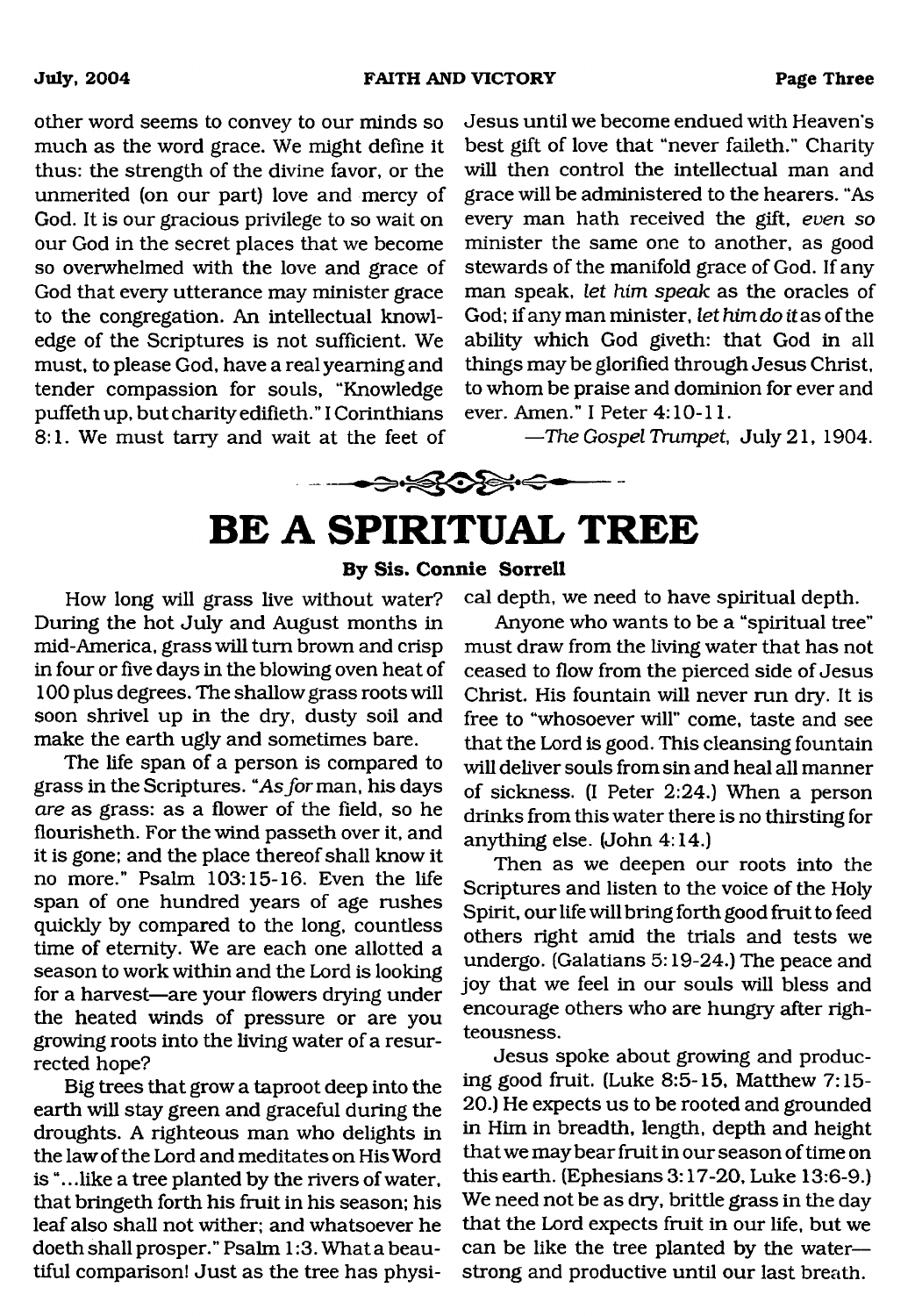### **FAITH AND VICTORY 16 PAGE HOLINESS MONTHLY**

#### , **. . . .** .

This non-sectarian paper is edited and published in the interest of the universal CHURCH OF GOD each month (except August of each year, and we omit an issue that month to attend camp meetings), by Willie Murphey. and other consecrated workers at the FAITH PUBLISHING HOUSE. 4318 S. Division. Guthrie, OK 73044 (USPS184-660).

#### **(Periodical postage paid at Guthrie, OK)**

Notice to subscribers: When you move or change your address, please write us at once, giving your old and new address, and include your zip code number. The post office now charges 60 $*$  to notify us of each change of address.

Dated copy for publication must be received by the 18th of the month prior to the month of issue.

#### **SUBSCRIPTION RATES**

Single copy, one year...................................................... \$5.00 Package of 5 papers to one address, one year ......... \$20.00 Larger quantities are figured at the same rate.

This publication teaches salvation from all sin, sanctification for believers, unity and oneness for which Jesus prayed as recorded in John 17:21, and manifested by the apostles and believers after Pentecost. By God's grace we teach, preach, and practice the gospel of the Lord Jesus Christ-the same gospel that Peter, John, and Paul preached, taught, and practiced, including divine healing for the body. James 5:14-15.

Its motto: Have faith in God. Its object: The glory of God and the salvation of men: the restoration and promulgation of the whole truth to the people in this "evening time" as it was in the morning Church of the first century: the unification of all true believers in one body by the love of God. Its standard: Separation from sin and entire devotion to the service and will of God. Its characteristics: No discipline but the Bible, no bond of union but the love of God, and no test of fellowship but the indwelling Spirit of Christ.

Through the Free Literature Fund thousands of gospel tracts are published and sent out free of charge as the Lord supplies. Cooperation of our readers is solicited, and will be appreciated in any way as the Bible and the Holy Spirit teach you to do or stir your heart. "Freely ye have received, freely give." Read Ex. 25:2; I Chron. 29:9: II Cor. 9:7; and Luke 6:38.

Freewill offerings sent in to the work will be thankfully received as from the Lord. Checks and money orders should be made payable to Faith Publishing House. All donations are tax deductible.

A separate Missionary Fund is maintained in order to relay missionary funds from our readers to the support of home and foreign missionaries and evangelists.

In order to comply with Oklahoma laws as a non-profit religious work, the Faith Publishing House is incorporated thereunder.

The *Faith, and Victory* (USPS 184-660) is published monthly, except August, for \$5.00 per year by:

**FAITH PUBLISHING HOUSE P. O. Box 518, 4318 S. Division, Guthrie, OK 73044 Office phone numbers: 405-282-1479, 800-767-1479; fax number: 405-282-6318. Internet address: <http://www.faithpublishing.com>**

**(Periodical postage paid at Guthrie, OK.)**

**Postmaster: Send address changes to:** *Faith and Victory,* **P. O. Box 518, Guthrie, OK 73044.**



A popular game that is played with children is "Hide the Thimble." When the group of children are out of the room the thimble is placed somewhere in the room, preferably in plain

sight. After the thimble has been placed the children are called back into the room to look for it. When a child locates it he says, "I spy" and  $\delta$  then waits for the others to find it.

After awhile the ones that have located the thimble will begin giving hints to the children who are still seeking it. They will tell them they are "hot" when they are close to it and that they are "cold" when they are away from it.

A familiar passage of Scripture in Isaiah 55:6 says, "Seek ye the LORD while he may be found, call ye upon him while he is near:..." The Lord wants us to seek Him and He wants us to find Him precious to our souls. He wants us to find the treasure of eternal life that is in His hand. This verse brings out some very valuable points for our consideration. The first is that the Lord may be found, and secondly the Lord is near. It also sounds a warning that He may not always be found and that He will not always be near. Therefore it is important that we diligently seek Him now. If we postpone our search for Him, our chances of finding Him diminish.

The Spirit of God and others in the family of God may give us directions and tell us when we are "hot" or "cold" but each of us must find Him personally. If we are made aware that He is close to us then we should intensify our search for Him—that is the response of those playing the game and should also be true for those seeking God.

If you are seeking God, get your Bible and continue your search. A few Scriptures that could be helpful in our search are James 4:8- 10. These verses tell us to draw nigh to God and He will draw nigh to us. They also tell us to cleanse our hands and purify our hearts and to humble ourselves in the sight of the Lord. John 12:35-40 emphasizes the importance of believing and walking while we have light and of being children of light. II Corinthians 4:2-4 says we should renounce the hidden things of dishonesty and that the god of this world hath blinded the minds of them that believe not. The god of this world is satan and he works on us through the lusts of the flesh. Those are identified in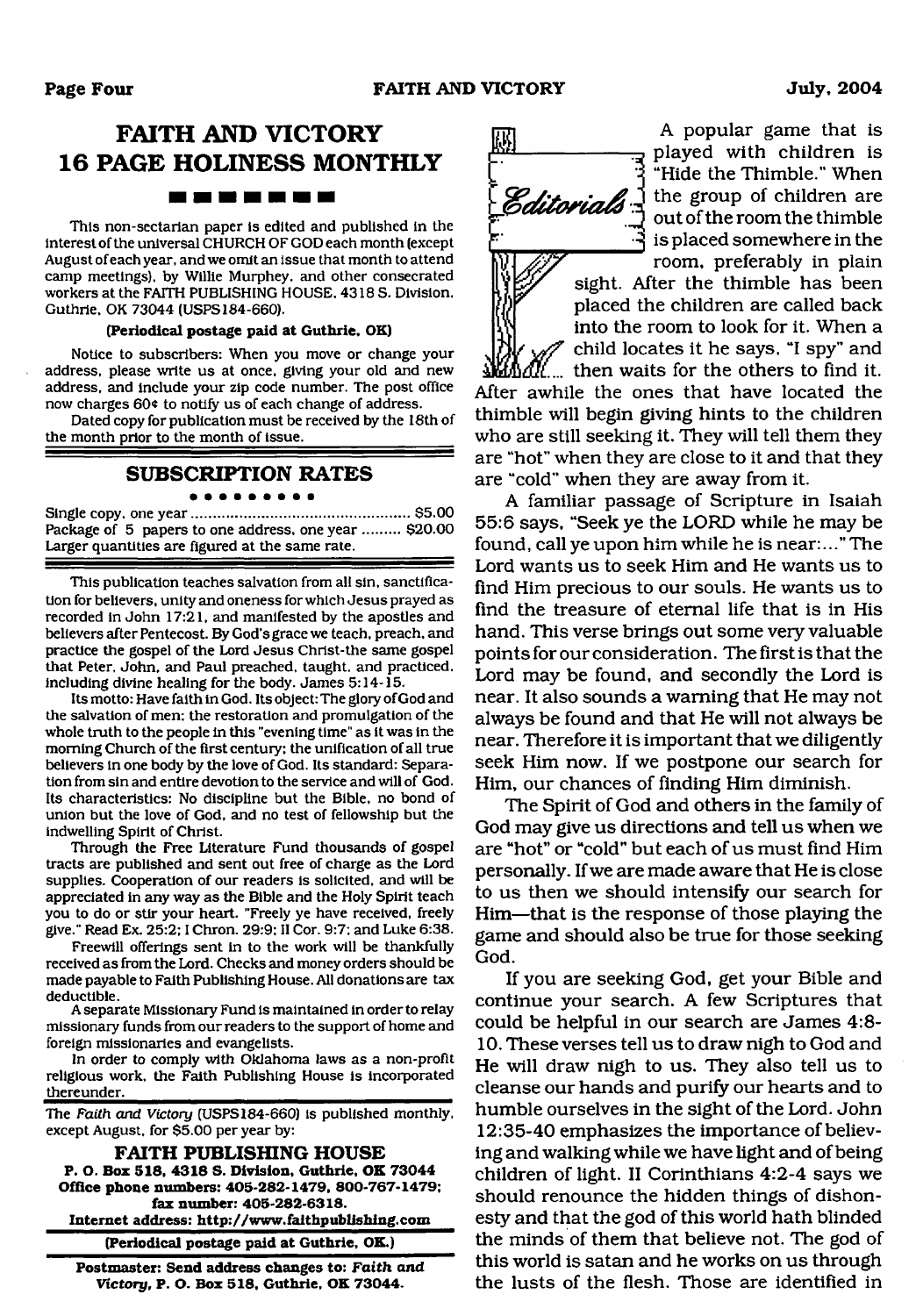Galatians 5:19-21. Don't try to seek the Lord through the lusts of the flesh even though man may try to appeal to you through that method. Those who rely on such methods to attract a following are not true servants of God and they will only bring you into bondage—they are blind. (II Peter 2:18-20, Matthew 15:13-14,1 Timothy 6:3-6.)

Jesus said in Matthew 5:8, "Blessed *are* the pure in heart: for they shall see God." This verse helps us understand that sin will keep a person from seeing God. No matter how hard one may seek the Lord, until the problem of sin is resolved they will never find His sweet presence in their life. When one realizes they have been guilty of some of the sinful things listed in the above mentioned Scriptures they are then confronted with the question of what to do about it. In Acts 26:19-20 Paul related how he showed the ones at Damascus, Jerusalem and throughout the coasts of Judea and also the Gentiles that they should repent and turn to God and do works meet for repentance. That is still the only way to be free from the burden of guilt that sin places on a person. True repentance will open the door of the heart and allow an individual to find the joy of salvation. The sacrifice the Son of God made to bring our forgiveness makes Him precious to us and when we see the Son, we also see God and His great love for us.

When one truly sees God, they have a desire to be like Him and they want His divine attributes reflected in their lives. For His presence to dwell with them they realize they must live free from sin because sin is what separates them from God. As one progresses in their experience with the Lord they become aware of a need for greater power in their life to overcome the carnal urges that lead to sin. The source of this carnality is inherited through no fault of our own from Adam. We cannot repent of it because we were not responsible for it. We can only repent of the sin that it leads us into.

The solution to this dilemma is to consecrate our all to God and His service. Romans 12:1 instructs us to present our bodies a living sacrifice to God. When we are free from sin the Lord then will naturally lead a young convert to dedicate his life, talents, time, resources and all the good things that God has given him back to God. Romans 6:13-14 encourages us to not allow sin to have dominion over us but to yield ourselves to God and our members as instruments of righteousness unto Him. In I Thessalonians 4:3 we are told that our sanctification is the will of God. He wants our body set apart for His service and when we yield fully to Him the Holy Spirit will be able to dwell in our heart without conflict. The carnal nature inherited from Adam will be purged from our heart and perfect peace can reign in our soul, mind and spirit. We must make a conscious choice to consecrate our all to Him without reservation before His Spirit will dwell in us. God does not force Himself upon any soul but is pleased to fill to overflowing the ones who will give all to Him.

Dear reader, are you "hot" or "cold?" Have you found this close fellowship with the Lord giving you power over sin and keeping your soul in perfect peace with the Holy Spirit, or are you still wandering in the wilderness like the children of Israel, murmuring and fretting and finding it difficult to please God? Too many have an "up and down" experience because they have not surrendered everything to God. To you who are in that condition the Lord is beckoning you to cross over the Jordan River into the Land of Beulah. Allow the Holy Spirit to purge carnality from your heart, leave the world behind you and by faith join the happy people in the land of Canaan who are finding victory over every sin and enjoying the land that is flowing with milk and honey. It can be yours to enjoy today! Don't believe the lie of the enemy that is saying you must die and go to heaven before you can find this peace and victory. It begins here on earth and continues into eternity. A full consecration is the cure for a lukewarm experience that God will not accept.

Don't look back but give everything to God today and the fruits of the Holy Spirit will begin blooming on your vine immediately. Your companion, children and co-workers will notice something has really changed about you, because God will be living in you and your body will truly be the temple of the Holy Spirit.

The *Beautiful Way* papers and the *Bible Lessons* quarterlies have been mailed out this month. The theme for the third quarter are lessons concerning various people who came in direct contact with Jesus and received help from Him. These lessons should inspire us to also make personal contact with Jesus and receive the help from Him that we need in our lives. Some of the lesson titles are: The Roman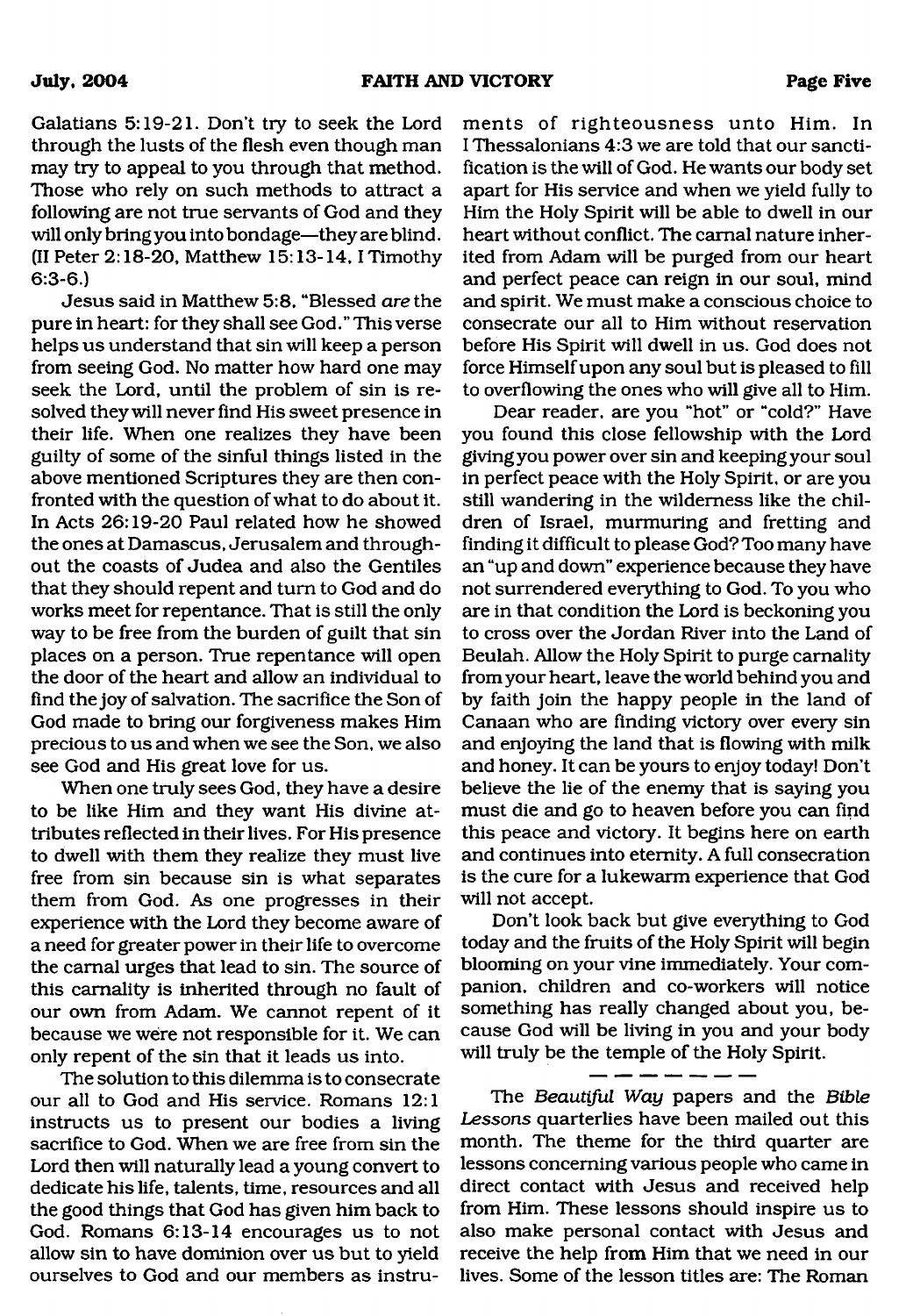Centurion; Simon, the Pharisee and the Sinner Woman; Christ's Message to Nicodemus; Jesus Offers the Gift of the Water of Life, Jesus Heals the Man Diseased for Thirty-Eight Years; Jesus and the Man with the Legion of Devils; Jesus with Mary and Martha; Jesus and the Woman Taken in Adultery; Jesus and the Distressed Mother; Jesus and the Blind Man; Jesus and the Man of Little Stature; Jesus and You and Me; Christ and the Church, His Chosen Bride.

The subscription price for these quarterly lesson books or *Beautiful Way* papers is \$1.25 per copy or \$5.00 per year. If you would like a copy of the third quarter *Bible Lessons* or the *Beautiful Way* primary and junior papers let us know and we will be happy to send them to you.

<u>and a straight</u>

The *Bible Lessons* books were assembled, stapled and trimmed all by machine for the first time. The Lord blessed us to be able to obtain a Rosback collator, stitcher and three knife trimmer in Delaware in May of this year and the *Bible Lessons* were the first books we were able to assemble on it. To utilize the machine required us to slightly modify the layout sheets and make minor adjustments to the folder to provide a lip on the sections of the book. This lip permits the machine to open the section, pick them from the stack and then assemble them into one another. We worked nearly all of one day setting up the machine and making adjustments to get the work to flow smoothly. But once it was working properly we were able to do the books in three to four hours, which is a significant time savings over doing *all* of these operations by hand.

We appreciate the mercy of the Lord in helping us to locate and obtain these machines, and we trust they will prove a blessing to His people.

The Oklahoma State trustees, in cooperation with the Guthrie local trustees, have obtained a building permit to construct a building that will provide motel type accommodations for those attending the camp meetings, assembly meetings and ministers' meetings as well as other meetings that maybe held here at Guthrie throughout the year. We are planning a building that is divided into 12 units. Each unit will be equipped with a bathroom containing a tub/ shower combination and will also be provided with heating and air conditioning.

The site for this project is north of the existing chapel and the ground has already been leveled to begin construction. Lord willing, we plan to start work on the plumbing, footing and concrete floor in the very near future. We are very excited about these family accommodations because we know what a blessing it will be to those attending our meetings that have traveled from a distance. Pray with us that this work will progress rapidly and that every need will be supplied to complete this greatly needed facility.

As is our customary policy, we do not publish an August issue of the *Faith and Victory* paper. Lord willing, this will allow us to attend the Monark Springs Camp Meeting. It will be held July 16-25. I hope we will be able to meet you there. May the Lord bless His people with traveling mercy as they attend the meetings this summer and give them an extra special outpouring of His Holy Spirit as they worship the living God of the Universe.

—Bro. Willie E. Murphey wemurphey@yahoo .com

### **His Whisper of Love**

For many a day have I pondered, And longed for a haven of rest; Till Jesus so tenderly whispered, "Come lean, weary one, on My breast."

His whisper, so loving and gentle, Fell softly on my listening ear; Till I left all my sin and my sorrow, And followed a Savior so dear.

Twas only a deed of kindness, Twas only a soft word of love, That led me to leave the dark pathway And start for that mansion above.

So I ever intend to press onward, In that happy and glorious way; Till I enter that heavenly mansion In those bright realms of unending day.

—Thaddeus Neff

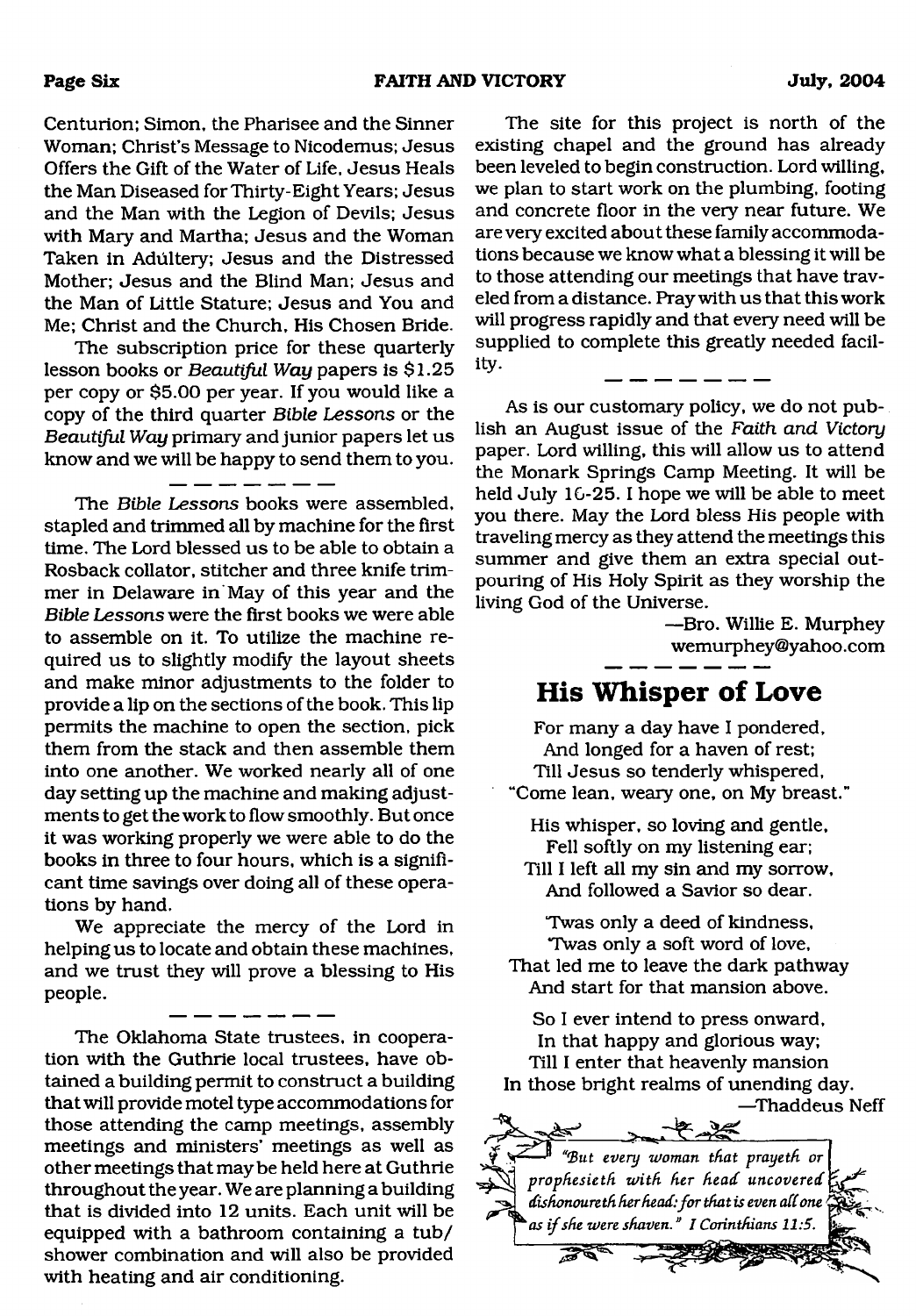

OK—Please pray for my wife. She has congestive heart trouble. Her feet and lower limbs are swollen and she has severe pain in her lower back and down her limbs. She and I both are trusting the Lord for the care of our bodies as well as our souls. We are standing on His promises which we know are safe.

—Bro. T. V. McMillian CA—Remember Bro. Charles Taylor in prayer. He is severely afflicted in his body.

CA—I have several friends in need of prayer. Mr. Long who is battling cancer, Mrs. Molina's husband who was sent to Iraq and Mike and Ellen's health. —Bro. Don Viser

### **Standing Prayer Requests**

Carlos Arriago Sis. Mamie Butcher Sis. Helen Carson Bro. Hubert Corteway Sis. Waneta Creel Sis. Elaine Dunn Sis. Evelyn Fredrickson Bro. Troy Gentry Bro. Jeff Gutwein Bro. Robert Hetland Bro. Lee Hilton Bro. Doyle LaCroix The Lounds Sisters Sis. Ruth McMakin Sis. Marie Mitchell Sis. Melba Powell Sis. Anna Severs Sis. Catherine Shaffer The Mitch Taylor family  $-2-2$ *\$ v "'B ut i f a woman have Cong hair, it is a gCory to fier: fo r her fa ir is given her fo r a covering." I Corinthians 11:15.*

#### **M EETING DATES**

<span id="page-6-0"></span>**Fresno, CA**—July 2-11 **National (Monark Springs, MO)**—July 16-25 **Myrtle, MO**—July 30-August 4 **Bakersfield, CA—**August 4-8 **Boley, OK**—August 13-15 **California State (Pacoima)**—August 20-29 **Spooner, WI (Tent Meeting)**—August 25-29 **Wichita, KS (Fall Meeting)**—September 19-26 ■ " i S——■

#### **M EETING NOTICES**

#### **FRESNO, CA, CAMP MEETING**

The Church of God at Fresno, CA schedule of camp meeting is from July 2-11, 2004. We pray that the Lord will awaken and stir souls more than ever throughout this camp meeting season. — — — Sis. Gladys Foster

#### **NATIONAL CAMP MEETING MONARK SPRINGS, MO**

The National Camp Meeting of the Church of God will be held, Lord willing, at Neosho (Monark Springs), MO, July 16-25, 2004. All are cordially invited to come and bring others to enjoy the blessings we are expecting from the Lord.

The Monark Springs campground is located approximately five miles east of Neosho, MO. It is one mile east and 3/4 mile south of the intersection of Highways 86 and 59.

If you travel to Neosho by bus, you may telephone the campground, (417) 472-6427, or Bro. Mike Hightower, (417) 451-3636, for transportation.

The camp meeting is conducted on a freewill offering basis. There is no charge for meals or lodging on the campgrounds. You are welcome to come and enjoy the meeting. We are confident God will supply every need. Meals will be served in the dining hall. Dormitory space and trailer spots are available on a first-come basis. Family units are also available.

The business managers are Randel Bradley (see address and telephone number below), and Mike Hightower, 13974 Newt Dr., Neosho, MO 64850. Phone, (417) 451-3636.

#### **Instructions For Making Dormitory Reservations**

Call DeLoris Bradley (620-226-3390). If not at home, please leave a message on the answering machine, or e-mail <[rdbradley@ckt.net](mailto:rdbradley@ckt.net)> I will call or e-mail to confirm.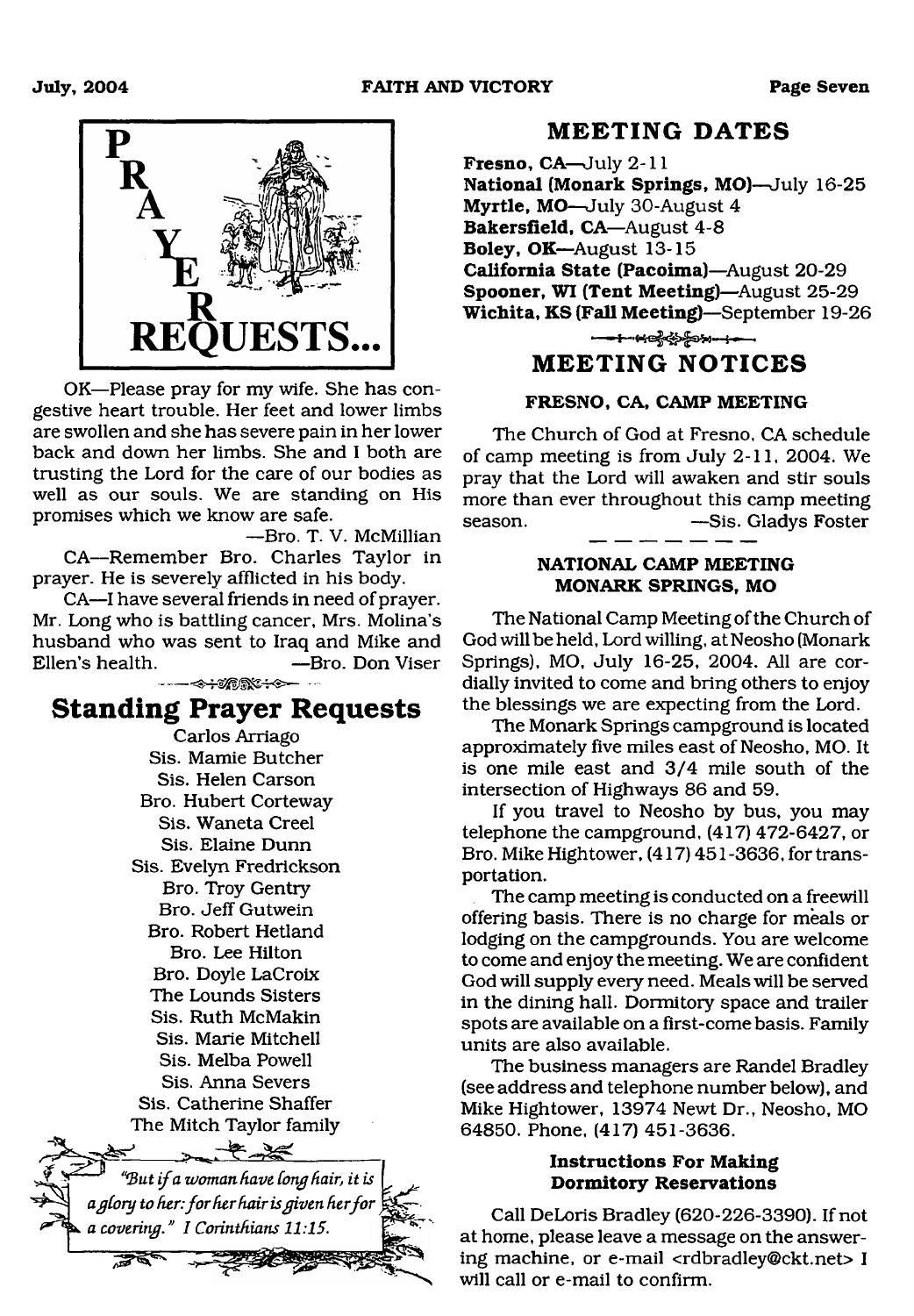Please provide the following information so I can accommodate each one better:

Name and phone number

Date of arrival

Date of departure

Number of adults and children in party Things to keep in mind:

Bring your own bedding if possible.

If you leave alter the weekend be sure to let me know even if you are returning the next weekend.

No young people or children are to stay alone in cabins or family units.

After Wednesday the rooms start clearing out, so you might want to keep that in mind.

We have a boys' and a girls' dorm—if your child is staying in one of these we ask that you feel the responsibility of staying also for at least one night.

There is a mens' dorm, ladies' dorm and a ladies' dorm for the handicapped.

We want everyone to come and enjoy the fellowship of kindred hearts while we worship the Lord together.

Come praying that the Holy Spirit will have full reign in all that we as a group do, from the dorms to the kitchen, and in cleaning and keeping our grounds orderly. Parents or guardians, please keep your children in services with you. I believe God would be pleased if we observe these things and will meet with us under the tabernacle in a greater way.

Love and prayers,

—DeLoris and Randel Bradley 1540 2000 Rd Bartlett, KS 67332

#### **Teachers Needed**

For the afternoon children's meeting at Monark Springs this year, we have been inspired with some thoughts about Church of God missionary work. We need volunteers to help with the children. Please pray and ask the Lord what He may desire you to do. We need to know who will be available to help so we can schedule enough volunteers for each day. For more information contact Sis. Connie Sorrell in the evenings at (405) 282-7648.

#### **MYRTLE, MO, CAMP MEETING**

Lord willing, the Myrtle, MO camp meeting will begin on Friday, July 30th, and continue through Wednesday, August 4th. We are praying and trusting the Lord to give us another blessed outpouring of His Holy Spirit again this year and to send the ministers of His choosing to labor in the meeting. A hearty invitation is extended to everyone to attend.

We are thankful how the Lord blessed the workday held on the campground April 17th and for all the improvements made to the buildings, electrical system and general appearance of the campground.

Electrical hookups are available for campers and trailers, and dormitories are also available. A limited number of cabins are available. The campground phone number is (417) 938- 4682. For further information contact Sis. Carol Sorrell at (417) 938-4493 or Bro. Harlan Sorrell at (417) 938-4336.

#### **BAKERSFIELD, CA, CAMP MEETING**

Dear saints and friends, Lord willing, the date for our annual camp meeting is August 4- 8, 2004. We covet your prayers for a special outpouring of His Spirit, that many souls will be blessed.

Wednesday through Saturday there will be two services: 12:00 noon and 7:00 p.m. Sunday schedule is: Sunday school 9:30 a.m., worship service 10:30 a.m., afternoon service 2:30 p.m.

A hearty welcome is extended to all. Our new church address is 100 Oswell St. Phone (661) 324-4945. For more information contact Bro. Hayward Cox at (661) 836-3877.

#### **BOLEY, OK, CAMP MEETING**

The Boley, OK, camp meeting will convene August 13-15, 2004, Lord willing. Services will be at 2:30 p.m. and 7:30 p.m. on Friday. Saturday services will be at 11:00 a.m., 2:30 p.m. and 7:30 p.m. Sunday School will be at 9:45 a.m. and morning and afternoon services will begin at 11:00 a.m. and 2:30 p.m.

We extend a hearty invitation for everyone to come be with us and are looking to the Lord to send the ministers of His choosing. Pray that God will pour out His Spirit upon this meeting.

For further information contact Sis. Savannah King at (918) 667-3654. Sis. Anna Mae Thompson, Pastor.

#### **SPOONER, WI, TENT MEETING**

You are invited to attend our annual tent meeting here in the great north woods of Wisconsin. It will be held August 25-29.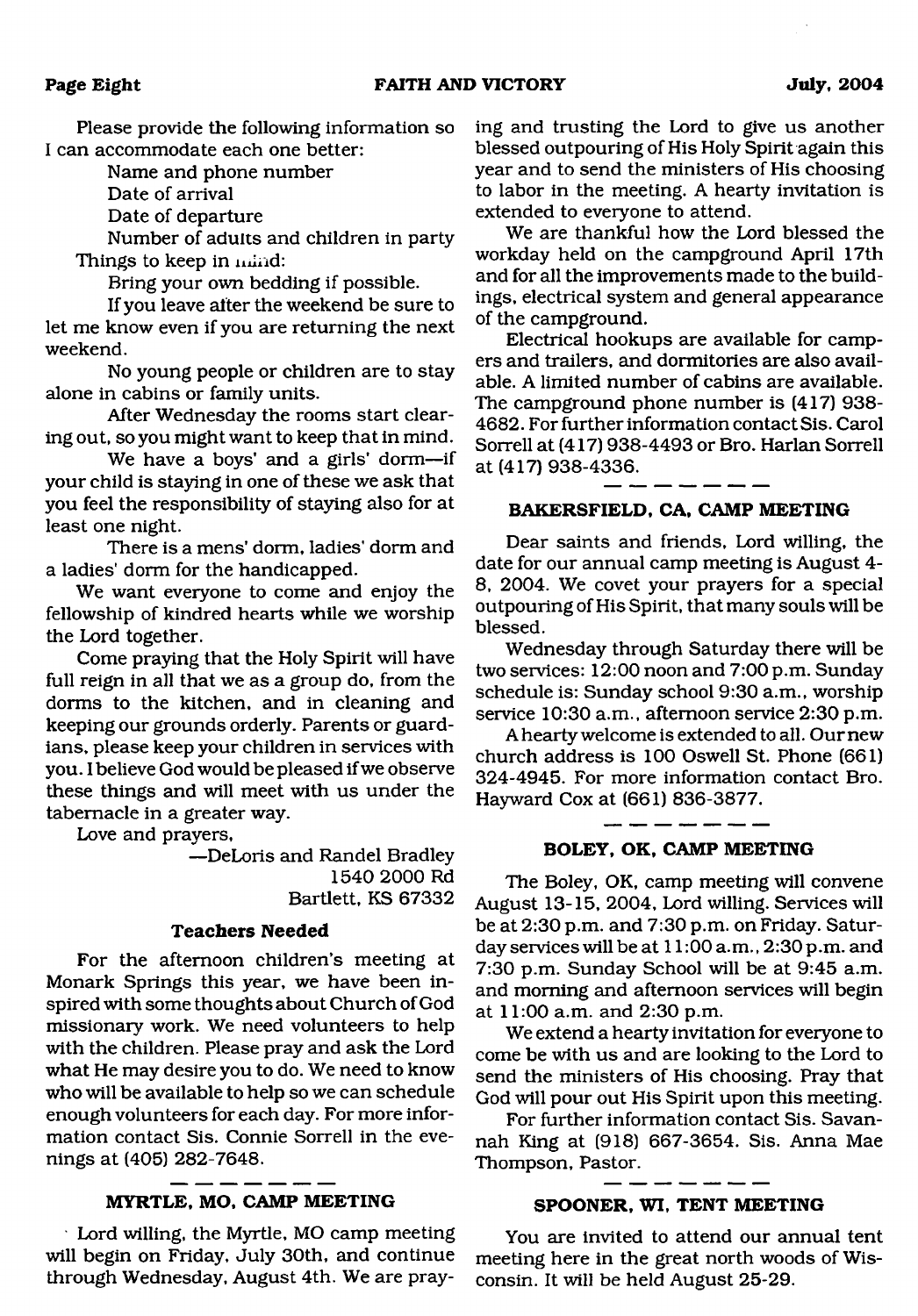We offer to you through our Lord Jesus, salvation for the seeking soul, spiritual food for the hungry, spiritual renewal for the discouraged, healing for the body and sweet fellowship for the isolated and lonely.

There will be anointed, Spirit-filled messages daily as well as inspirational singing.

Accommodations are available on the grounds. Please bring your own bedding. Encourage all to call ahead so arrangements can be made. Contact Bro. Ron and Sis. Martha Zacharias at (715) 635-2994.

If you can't come, please pray!

#### WICHITA, KS, FALL MEETING

The world is in a real turmoil. The devil is bidding high for souls and fighting hard against the Church, but we will remain triumphant in our fight against the devil and the powers of hell. We plan to have our fall meeting September 19- 26.

God is the Leader and the meeting will be as He directs. Both Sundays we will have three services. Monday through Saturday there will be two services each day, 11:00 a.m. and 7:30 p.m. Please pray for the meeting and come and help us if you can. The church address is: 1701 North Ash (corner of  $16<sup>th</sup>$  and Ash.) The phone number is (316) 267-9582.

<span id="page-8-0"></span>For further information contact Bro. Emmanuel Gracey at (316) 779-1848 or Bro. Theodore McCray at (316) 682-5132.

#### **MEETING REPORTS**

#### SISTERS' RETREAT REPORT

TN—We would like to give a special thank you for all those who have supported the Sisters' Retreat and those who came to give sessions. We here were so blessed by the contributions that were sent, the encouraging cards, letters, e-mails, phone calls and prayers. May God forever remember them. Many of the sisters received answers they have needed for a long time—a greater understanding on how to fulfill godly principles, how to love their husbands and their children and be a good helpmeet in the home.

The singles learned how to love God and prepare themselves for godly companions.

God truly blessed in every session and we give Him the glory and praise. Continue to pray for this burden.

Your Sister in Christ, —Mary McDonald

#### **SPECIAL NOTICES**

#### Gospel Work in New Mexico

Greetings from Albuquerque, New Mexico! The Lord has directed our move. If you are in the area stop and visit us! We have service on Sunday, 11:00 a.m. and Wednesday, 7:30 p.m. Feel free to contact us when you arrive.

Our address is: 10627 Virgo St. NW, Albuquerque, NM 87114. Our home number is (505) 890-1578.

We have been told by a local pastor here that less than 20% of the people attend church, however, the population here is over 500,000 with the surrounding cities! The field here is ripe to harvest and the laborers are few. Pray for us as we labor here reaching souls for Christ.

—The Brownes: Bro. Francis, Sis. Maxine, Matthew, Adam, and Miriam



OK—Dear Bro. Willie and Sis. Neta: Greetings in Jesus' name. I am so thankful for how Jesus took me out of this dark world, saved my soul and provided me with a wonderful family!

I would like to take this opportunity to convey to all the readers how thankful I am for the Oklahoma State Camp Meeting. I praise God for how the Holy Spirit worked through His ministers and people to bring out such important and needed messages. The meeting blessed me in a special way and I gained knowledge from it.

When I look out into the world I see a lot of spiritual and doctrinal confusion. It reminds me of the verse in II Timothy 3:7. It says, "Ever learning, and never able to come to the knowledge of the truth." I am very thankful that God has shown me the truth of the Gospel. Please pray for me that as I grow in the Lord and learn of His ways, I would gain knowledge in Him and have a full understanding of what He has for me.

Please also pray for my family and myself that we will know and follow God's will.

Yours in Christ's name. —Bro. Ben Goltry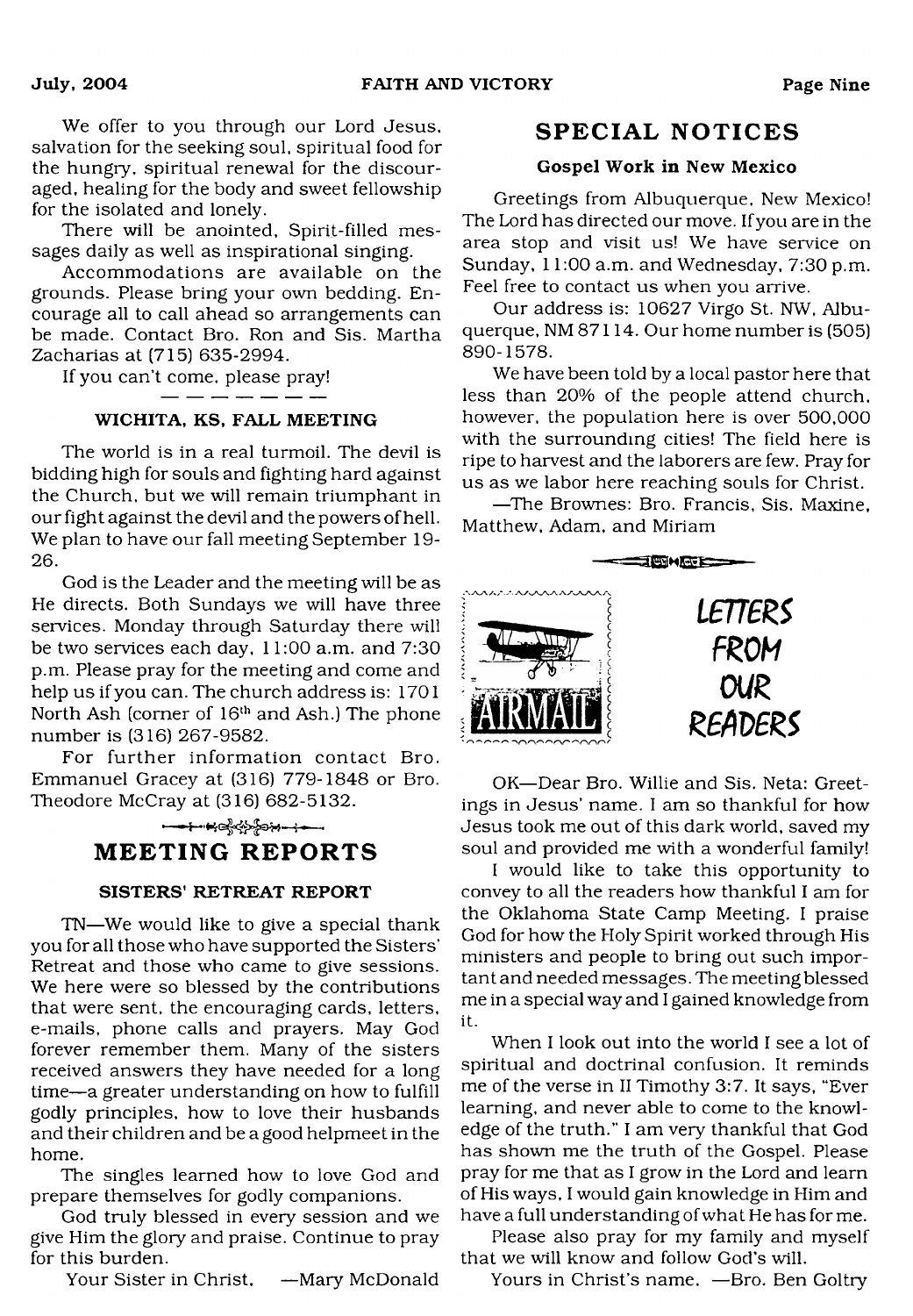SC—Dear Saints: Praise God! Praise God! I would like to share what the Lord has done for my family and me. I was anointed and prayed for during our camp meeting for an affliction that has caused me a lot of pain and discomfort for years. I felt led for us to sing "He is Just the Same Today" and while the ministers and saints were praying I felt like there was a great suction in my stomach. It was so strong until it was taking my breath, and Praise God, by faith I am HEALED! I have had no pain and felt like God blessed me with more energy and has healed another affliction in my stomach. I give the Lord all the praise!

I have more GOOD news! My husband, Andy, got saved early this morning! The saints have been under a burden and praying for him and he came to the last Sunday morning service during our camp meeting and we felt he was under conviction, but he did not make a move at that time. He told me that the Lord had been dealing with him.

I thank all the saints who have prayed for us and please continue to hold Andy up in prayer. As some of you know he got saved in 1999 and backslid shortly after. He really needs prayer that God will keep him completely delivered of all sinful habits and teach and lead him daily to santification so that he will have what he needs to keep the victory.

Please be encouraged to pray for your lost loved ones. Do not give up because prayer and praise changes things. May the Lord bless us all to keep the faith.

—Bro. Andy, Sis. Marie Weatherford & Family

WI—Dear saints: Greetings to everyone. I would like to share my testimony and give an update for those who have heard about my situation with mercury toxicity. So many of you have sent cards and letters of encouragement and I know many prayers are going up for me. It means a lot to me and I want you all to know that I deeply appreciate it. I believe the Lord is answering those prayers.

It was around January 2003, a couple of months before our last baby, Natalie, was bom that I started experiencing some health problems, including weight loss, hair loss, fatigue and just not feeling well. After Natalie was bom I kept gradually losing weight, down to 25 pounds below my normal weight, and we didn't know what was wrong.

This spring, 2004, my husband. Norm, and I felt that the Lord laid a burden on our hearts to have a class on health through nutrition to benefit many young families here who seemed to understand so little about nutrition. In the course of our studying for the class we ran across a very fascinating book that has extensive information on mercury being the cause of many health problems. One major source of mercury toxicity is through amalgam dental fillings. I was tested and mercury was identified as the cause of my trouble.

I am on a very careful diet for detoxification and I am also in the process of getting all of my amalgam fillings replaced with composite fillings. The dentist uses a special procedure so you can't swallow particles or breathe the vapors as they are taking the fillings out.

I am feeling better and we are seeing some progress. There has likely been a lot of damage done to my digestive system, liver, kidneys, pancreas, etc. from years of the toxic metal accumulating in my body. We are thankful the Lord revealed what was wrong and is helping us to know what to do about it. We are very dependent upon God for complete healing of my internal organs. I know He still works miracles.

We were also pretty concerned about little Natalie. She was exposed to mercury through nursing for 11 months before we were aware of what was wrong. We've had her on a very pure diet since she was weaned and she is gaining weight and seems very healthy and alert. We are very thankful to the Lord for protecting her.

We know that all things work together for good to them that love the Lord. We have learned so much through all this and are very willing to share with others what we've learned. Many people have been helped already because of this experience and I'm sure much more good will come of it.

Thank you all once again for your prayers and concern for me. Please continue to pray for complete healing.

Sincerely, —Sis. Camille Zacharias

OK—Dear Bro. Willie: Greetings to you in the precious name of Jesus—the One that has conquered all our foes and gives us the victory time and time again. He even helps us to be more than conquerors through Him that loved us.

I have been blessed here of late so much that it is hard to tell it all. But the poet said, "Tell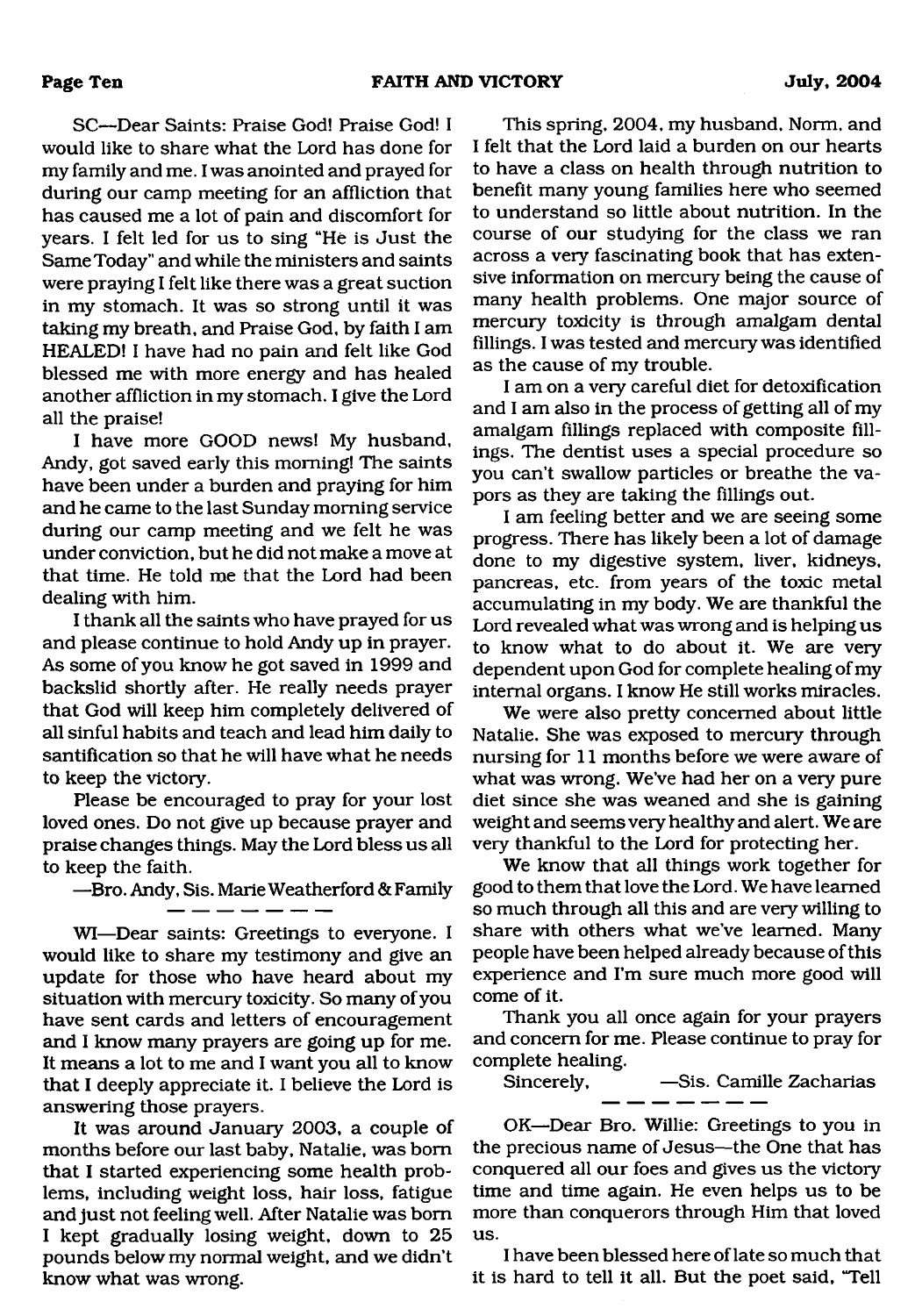what He has done for you; others may need Him too." So I will tell some of the things He has done for me the last nine months.

Last October I came home from church one Sunday morning and I was sick. The glands in my neck were swollen. One of the doctors of the home here at Shawnee said that I had strep throat and an infection in myjaws. My jaws hurt constantly. My kidneys gave me trouble too. My feet were so swollen that it was hard to find socks large enough. I was awake some of every hour of the night for about six or eight weeks. I was *very* weak and barely able to go to the bathroom with a walker. Some of my children and grandchildren came at different times to help take care of me. Different ones of the saints and ministers came to visit me and pray for me which I appreciated very much. The dear Lord was faithful to hear prayer. After about four months I gained most of my strength back and was able to go to meeting again. The Lord also healed my throat, myjaws, took the swelling out of my feet and caused my kidneys to act normal again. To God be the glory! I thank Him for taking all of the pain away. I also thank the saints and ministers that were so kind to minister unto me and pray for me.

The Lord has also blessed me in other ways. While I was sick and not able to walk without a walker, I would look out the window and see people walking around the home here and I would wonder if they knew how to appreciate just being able to walk without pain. Now I am able to walk again and also to drive my car. But above all these things I am thankful for the spiritual blessings that he has blessed us with. In Ephesians 1:3 it says, "Blessed *be* the God and Father of our Lord Jesus Christ, who hath blessed us with all spiritual blessings in heavenly *places* in Christ." He gives us hope of eternal life through His Son. His gospel provides us, when it is believed and obeyed, every blessing that we need for soul and body. II Corinthians 8:9 says that Jesus became "poor" that we might be made "rich." Rich in faith, joy, peace, love and eternal life in the end.

Your brother in Christ, —T.V. McMillian

LA—I thank the Lord for the help He has given me for the last week and up until now, but I still need help in my body. The Lord is good to His children in all ways. —Sis. Velma Mancil

#### **From India...**

June 25, 2004—Dear Bro. Willie Murphey and dear saints in America and other countries: Greetings to all of you dear ones again in the Holy name of Jesus Christ, our Redeemer and Protector and Comforter.

May God bless those who have opened their hearts for the ministry of God in India. By the grace of God we are doing fine in soul and body. Monsoon rain continues without any bad consequences yet.

God has helped us distribute school bags, umbrellas, notebooks, etc. to thirty poor, school going children in the first week of June. More children need help. Charitable works are a part of Gospel ministry.

As I mentioned to you earlier, the new work at Vadasserikara is progressing. As it is a remote and undeveloped area, no buildings are available there for rent. They urgently need a convenient place to assemble. We pray God to open the way to buy some land and build a chapel there for the gathering of the saints. Our prayers are for you always.

Yours in Him, —Bro. John Varghese

 $\leftrightarrow$ 

HEAVENLY LIFE

*SLs I journey ever onward, I can hear my Savior say: If you follow close beside Me, You will never miss the way.* 

But the pearly gates will open *Sind the souC zvith rapture sing* In the Mansions of our Father *'Where the heavenly chorus rings.*

*When my days of life are numbered Sind my Body coCd in death, I shad have a Blessed entrance* In that land of perfect rest.

*SldC the way-marics in the BiBCe* Put within the reach of all; *\$?Cain and perfect, By (jodgiven,* So there's none that need to fall.

If we live by all *His precepts*, *9\(evermore from them to roam; We shall meet with all the ransomed In that Bright and happy home.* — *Sis. Susie 'WhippCe*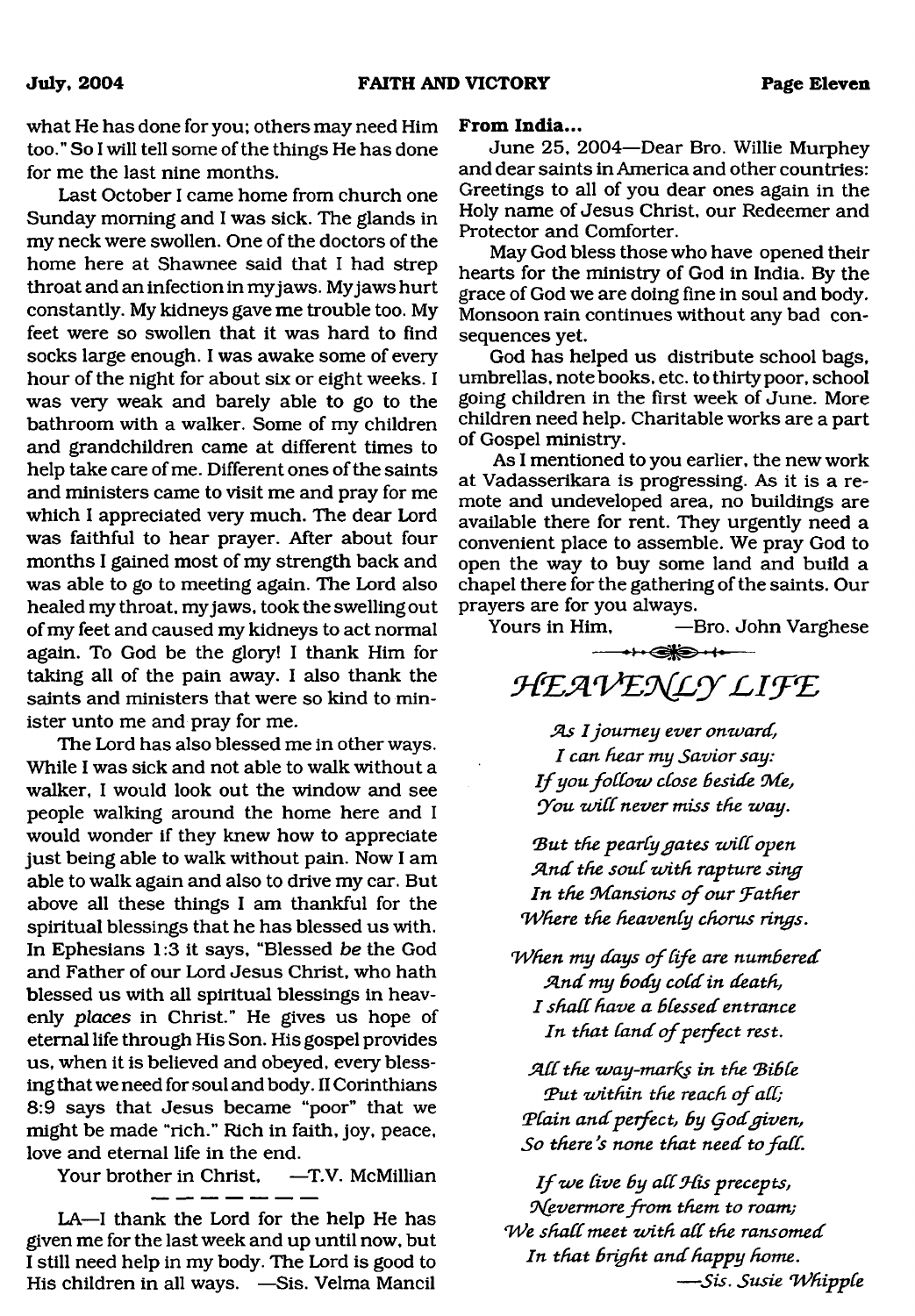## <span id="page-11-0"></span>**The Family That Prays**

#### **By Bro. Toney and Sis. Jeanie Samons**

#### **VII. Child Training: Correction**

In this column we have been discussing the important subject of child rearing. We have been dealing with the aspect of training your children and also creating a proper atmosphere in which to conduct this training. We believe that the more attention you give these two areas the less you will have to deal with the difficult, sometimes painful, and occasionally controversial subject of correction.

Correction, though not the most important part of child rearing, is a necessary part of the duties we have as a parent. Our children are not perfect and therefore all the training you can do will not cause your children to always do what is right. Think of the correction part as the accountability aspect of child rearing. Your children need to be informed of what your expectations are and need to know what the consequences of the failure to meet those expectations will be and then know that you will carry out your promises to correct misbehavior.

There are many methods that can be used to provide correction for misbehavior, and a good parent will try to find the severity level of the misconduct and correct accordingly. This will depend on the age of the child, the ability of the child to comprehend his own actions, and the particular circumstance that is involved. You should start at a very early age to correct small infractions of guidelines you have established in the child's little mind. They should learn what "no-no" means and know that failure to respond will get them: a time out in the chair or a spat on the hand, or maybe even a light swat on their backside. Be very careful in the use of your hands to do this. We are adults and they are very small and fragile. The purpose is not to hurt the child but to let him know his behavior is inappropriate. We must also realize that a child's comprehension level is not the same as ours and before we enact any kind of correction you should know that the child understands the limits and boundaries and knows what misbehaving them will cause. Sometimes children don't know why they did a certain thing and need to know that you are more concerned with your child knowing that you love them and are merciful than making sure every little infraction is corrected. Be careful about having too general of an approach to this area of dealing with your children. I knew a man that had several children and his approach was to line all of them up every night and give them all a whipping believing that all of them had probably misbehaved sometime during that day. It is an indication of lazy parenting when enough time is not given to trying to understand not only what the infractions were but why the child has chosen to disobey.

Our approach to correction is affected by our own personality as well as our own experiences of growing up. Some people tend to look at life from a black and white perspective and will more than likely deal with their children from this position. Usually, God has put two people together whose personalities compliment each other and will balance each other out. If you have been raised in an authoritarian home it will be easy for you to either repeat the process or react against that approach and become too permissive in your dealings with your children. The challenge is to find the balance somewhere in between the two.

We have divided the way we handle our children into four approaches: authoritarian, authoritative, neglectful and permissive. Studies show that the authoritative approach is the most effective because it provides definite and clear guidelines and expectations but does not include a harsh approach to enforcement of these guidelines, which would be labeled as authoritarian. Neglect is probably the most common approach and indicates a laziness in dealing with this subject or reflects the busyness of our modem world that keeps parents from taking the time that proper child rearing demands. But our generation has also been labeled as a permissive one and that has definitely affected the attitude in which our society corrects it's children. There are no rights and wrongs.

Probably the most controversial aspect of correction is corporal correction. The term corporal correction is more appropriate than corporal punishment. The first reflects the idea that the ultimate purpose in using force as a means of correction is to correct and not just inflict pain. First of all we would like to caution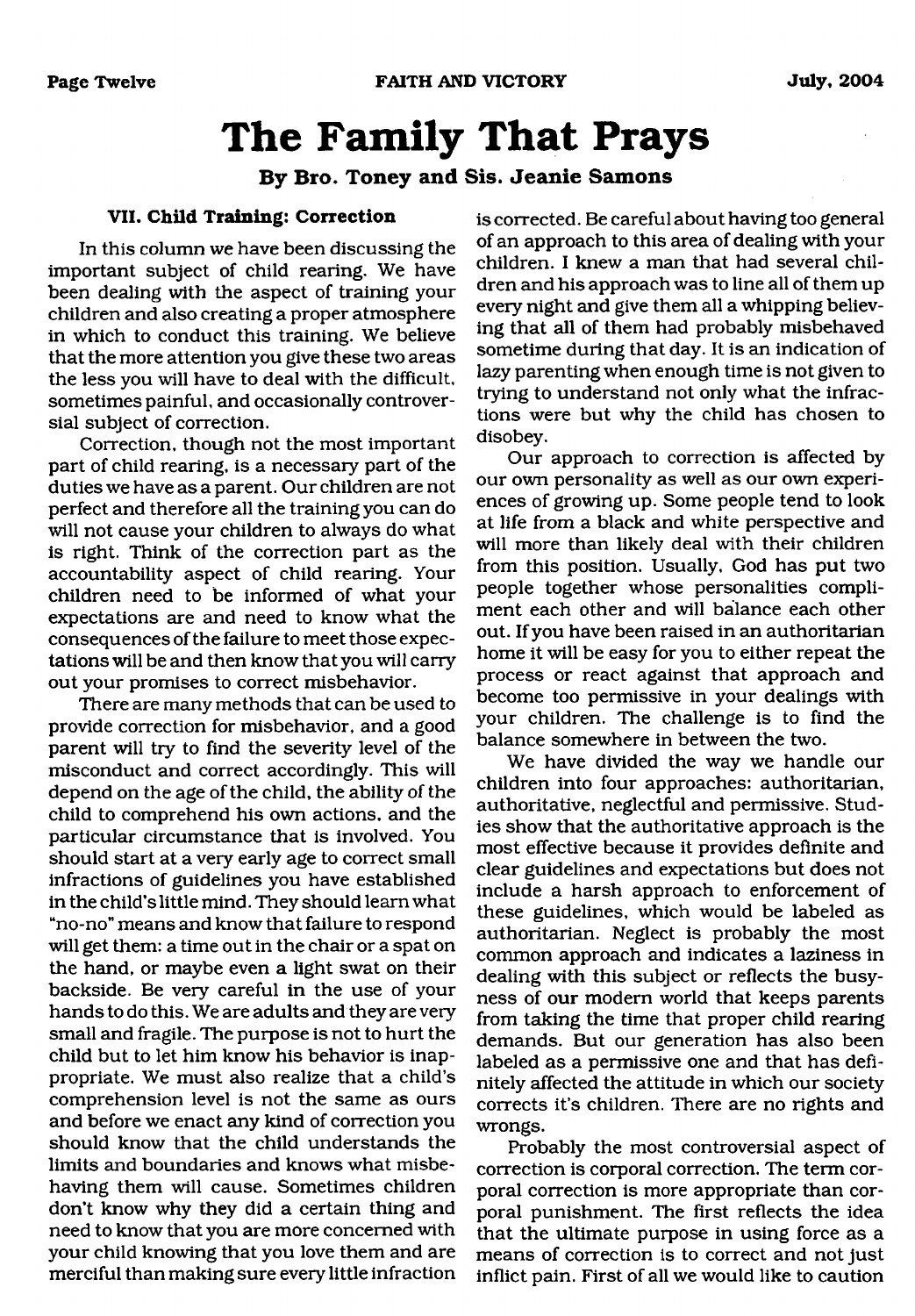$\cdots \in \mathbb{R}$  ,  $\cdots$ 

you to use this method of correction only when less severe methods have been exhausted. Secondly we would like to caution you that this method is not accepted today by the greatest majority of our officials and in some places has been made illegal. I know that we are to obey God rather than man, but if we know such behavior is going to incite repercussions then we would be wise to not make public scenes that could be viewed as child abuse. Part of the reason there has been such a negative reaction to this manner of correction is because of its abuse. It is never to be done in anger nor because your child has embarrassed you. Both ARE abuse and are not what God had in mind when He gave us instructions to use the rod. Proverbs 19:18 says "Chasten thy son while there is hope,..." implying that when a child is young is the time to chasten misbehavior because you must correct misbehavior before it becomes a habit that has to be broken. Proverbs 22:15 says, "Foolishness *is* bound in the heart of a child; *but* the rod of correction shall drive it far from him." Thus we do know that this type of correction is needed and at some ages more than others. The rod needs to be used early and consistently and must be accompanied with words of instruction. Once this has been done you will always find that the tension between the parent and child is relieved. There is respect and better behavior immediately in most cases. It clears the air.

Here are some guidelines for using corporal correction. Make sure that you are in control and not angry. Sometimes this requires the

parent involved to withdraw and pray and think through the situation first. Then deal with the child through Scripture if possible, at least giving clear explanation of why you are dealing in this manner. Use this type of correction in a private place. Use the rod on the posterior. Permit crying (not screaming). Then comfort the child since the purpose is to restore. A note of warning, the person doing the correcting should do the consoling. And last, this type of correction should be used for willful disobedience or wrong attitudes, not small mistakes such as spilling of milk, etc.

Alternative methods of correction often work well when the child has outgrown the corporal correction, which happens at varying ages. They can be sent to their room or made to sit down when they are younger and a spanking is not in order. When a child is older you can always withhold privileges which seems to work well also.

What a challenge in today's world to have the time to do all of this effectively. But again we remind you that if you live close to the Lord, the Holy Spirit can lead you into this phase of life and give you strength and wisdom that do not come naturally. Spend a lot of time on your knees for the souls of your children. This kind of attention given for your children will give direction in the part of child training outlined here today but will also surpass any other method of correction since our heavenly Father knows just what we all need, including our children, and is waiting to assist us. God bless every home that is endeavoring to acknowledge the Lord in the training of their children.

QUESTION AND ANSWER BY BRO. OSTIS B. WILSON **Reprint** 

**QUESTION:** Please explain Matthew 19:9, "And I say unto you, Whosoever shall put away his wife, except it be for fornication, and shall marry another, committeth adultery: and whoso marrieth her which is put away doth commit adultery."

**ANSWER:** The basic law for interpreting Scriptures—any Scripture and all Scripturesis known as "Unanimity of Faith." This means there must be a complete accord and agreement of all Scriptures on any particular subject. To isolate one Scripture on any subject and put a private interpretation on it which is contradictory to the general plain teaching of the Scriptures on that subject is to do violence to the Scripture which will destroy the validity of that doctrine or teaching. Charles E. Brown said, "Now we ought not to found a doctrine upon a text of Scripture of doubtful meaning. We ought to found all doctrine upon Scriptural texts of plain meaning and then interpret the difficult texts by the plain texts." I certainly agree with this statement, and failure to follow this rule in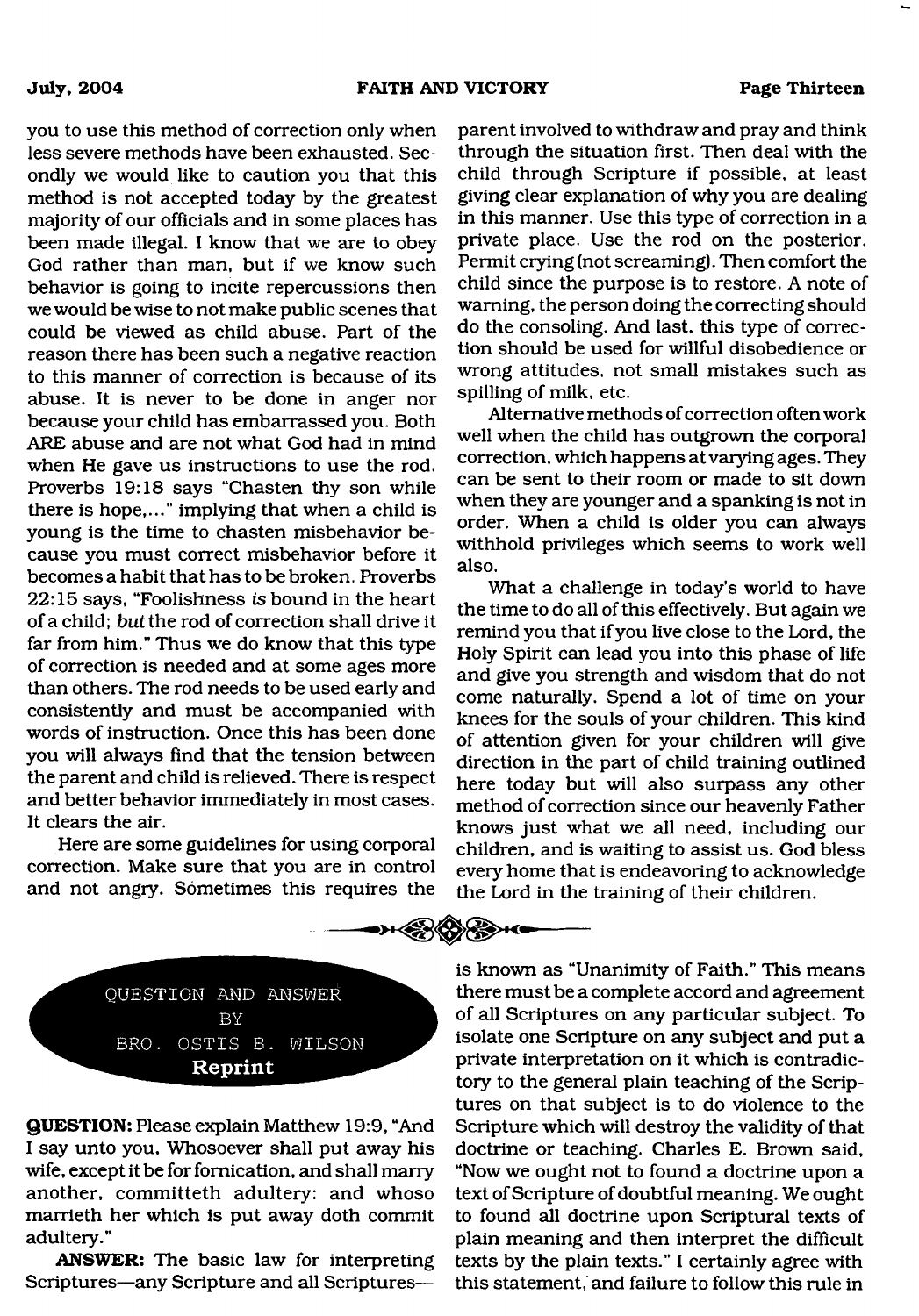interpreting the above text has led to a general breakdown of standard on this very important doctrine.

Then what is the plain teaching of the Scriptures on the subject of marriage and putting away and remarrying etc.? Without question, it is that marriage is for life and there is only one cause for "putting away" (unfaithfulness to the marriage vow), and that if one marries another while the former spouse is still living, he is guilty of the sin of adultery before God. This is the teaching of all the plain texts in the Bible on this subject, as follows: Matthew 5:32, Luke 16:18, Mark 10:11-12, Romans 7:2-3, I Corinthians 7:10-11, 39, Malachi 2:14-16. All of these texts are plain and unmistakable in their teaching and definitely establish God's doctrine on this subject. Matthew 19:9 must be interpreted by them.

My understanding of this text is that it contains two parts. The Pharisees had asked Jesus if it were lawful for a man to put away his wife for every cause—verse 3. This was the full extent of their question. They never asked anything about marrying another spouse after this one was put away. That was no question with them since that was common practice among them and divorce and remarriage was allowable under the law. They even had more than one wife and lived with them at the same time (polygamy).

In the first part of this verse, Jesus answered their question after discussing at some length God's original purpose and arrangement for marriage by saying that the only cause for which a man could put away his wife was for fornication. This relates to Matthew 5:32 where the same thing is stated and confirms the fact that a person has the right to put away a spouse for this cause because it is backed up by two witnesses and, according to God's Word, every word is established by two witnesses. (Matthew 18:16 and John 8:17.) "Putting away" is all that is under consideration up to this point. Then after He had answered their question He went ahead and introduced His own New Testament doctrine that if one marries another after that one is put away, he commits adultery. This, no doubt, shocked the Pharisees and it is certain it shocked Jesus' disciples by their response to that statement: "If the case of a man be so with his wife, it is not good to marry." Matthew 19:10. It is evident these chosen men understood from what He said that marriage was a binding thing, and if it were that binding and that difficult to get out of, it would just be better to not enter into it.

Therefore, I conclude that according to Matthew 19:9, a man is permitted to put away his wife for the cause of fornication and for no other cause, and that to marry another while that woman is still living is forbidden and to do so is adultery. In Matthew 5:32 Jesus comes out very strongly on this point and says if a man puts away his wife for any cause except fornication, he **causes** her to commit adultery. In other words he is a contributor to her delinquency for putting her away from himself when she is a loyal and chaste wife. God would hold him responsible right along with her for havingdone this thing and exposed her to this condition.

### <span id="page-13-0"></span>**COURAGE**

**w÷<del>@©</del>@@```@@`**~~~

#### **By Sis. Lottie Joiner**

Jesus said, "In the world ye shall have tribulation: but be of good cheer (or courage); I have overcome the world." John 16:33.

This is a day when much courage is needed to press on for Jesus amidst the cunning craftiness of the devil. He, the devil, has great courage. We can see many ways in which he works to destroy the pure in heart, and if he fails in one way, we see him trying another. So he has courage to keep at his job and will continue to do so as long as time lasts. So we, as the saints of the most high God, need to keep our courage

up and fight against the devil. You will notice Jesus said, "I have overcome the world" (or the devil) so with Jesus in our hearts, we are able to stand against the combined forces of the enemy, for that same God-like power that caused Jesus, the dear Son of God to overcome is ours today if Jesus is reigning within us. With courage we can say, the Lord is our helper, we will not fear what men shall do to us.

The Lord told Joshua to be strong and of good courage, and we find that Joshua came out on the winning side just because he kept his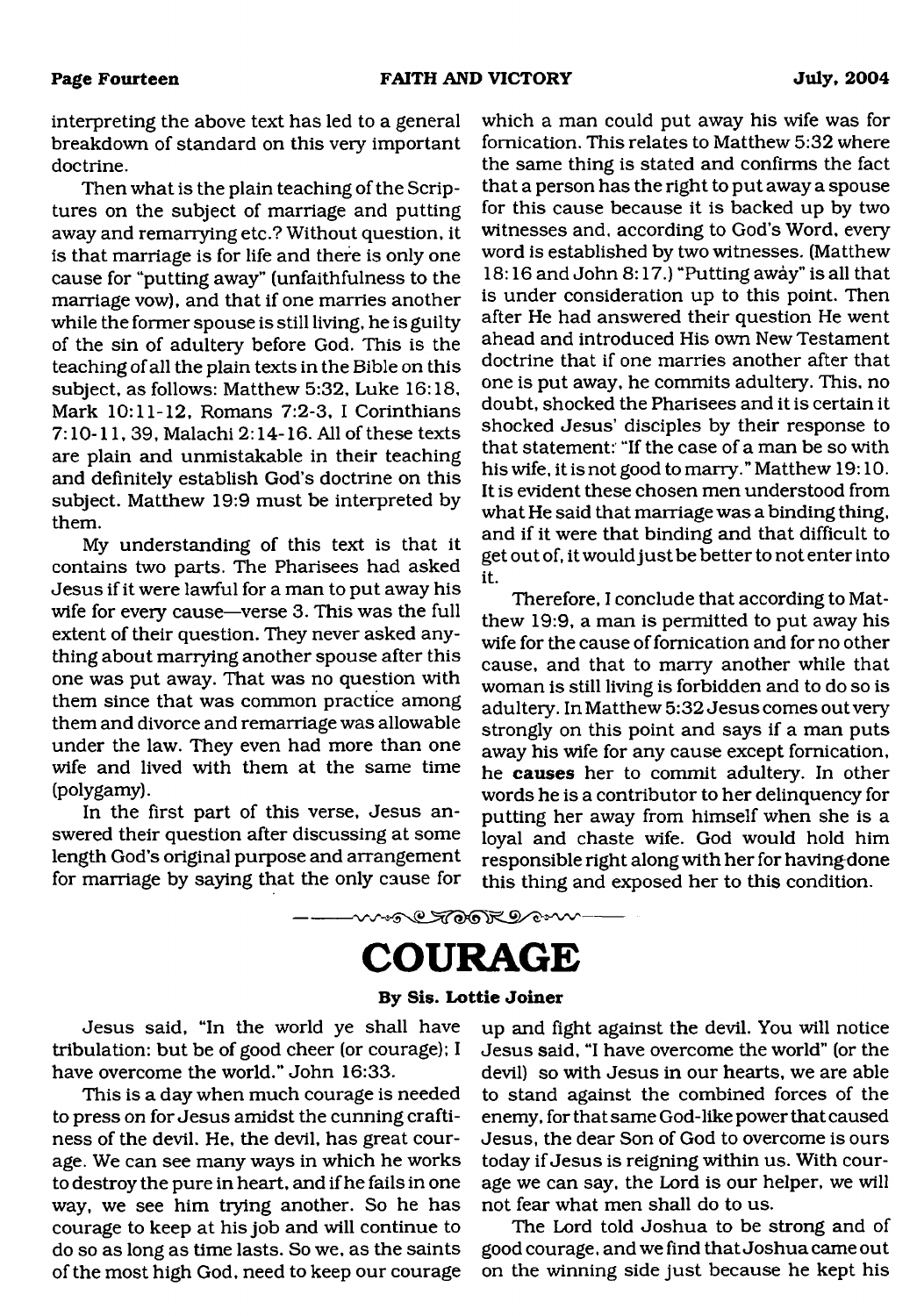courage up and did what the Lord told him to do. The saints need courage. They need to live in a way that they will be an encouragement to sinners. Everybody needs courage. The drunkard in the ditch needs courage; the most wicked person needs courage, but they don't need courage to go on in their sins but to quit them and come to Jesus. When Jesus was here on this earth He was a loving, compassionate Savior. He was never idle but always doing good. At the time when the Scribes and Pharisees brought unto Jesus the woman taken in adultery. He did not discourage her at all. He wanted to help her though the Scribes and the Pharisees wanted to stone her, harm and condemn her. The same Pharisee spirit is in the world today. Instead of helping them and encouraging them as Christ did the woman, many will just kick them a little farther. Jesus wrote on the ground and the Pharisees continued to ask Him about it. Then He said unto them, "He that is without sin among you, let him first cast a stone," and they, being convicted by their own conscience, went out one by one, so Jesus and the woman were left alone. "He said unto her. Woman, where are those, thine accusers? hath no man condemned thee? and she said, No man, Lord. Jesus said unto her. Neither do I condemn thee, go and sin no more." Jesus did not encourage her to continue on in sin but He encouraged her to sin no more. We can see the love Jesus had for her even though she was a sinner. He loved her and He loves sinners today, but He does not love the deeds they are doing. If He did not love their souls, this world would no longer stand. He is standing with outstretched arms to receive all those who will repent and come to Him. Every one of the saints have had some encouragement from someone, or we would have never gotten saved. Oh how careful we should be to encourage poor, lost souls to come to Jesus. The devil has them bound, and the Lord is the only one who can help them. As long as the power of the enemy is raging, he keeps souls bound under his hands, but when the Lord's power rises, the old devil will have to back down. I heard Bro. Pruitt use the expression that when we get full of the power of God the old devil looks like a little measly fellow; so it is. The devil is a coward when God's power is against him.

David said, "Wait on the Lord, be of good courage, and he shall strengthen thine heart: wait, I say, on the Lord." Psalm 27:14.

May God bless every reader is my prayer, and may we keep our courage up to encourage others and be examples of righteousness for the Lord while here below. I was told not long ago that some physician decided to experiment on folks like this and see what effect it would have on them. He picked out a fine, healthy looking man, and he, with others, decided that every time they met this man to tell him that he looked bad, to ask him what was wrong and to advise him to have something done for his health or he would surely die. As different ones began to tell him how bad he looked and time after time commented on how fast he was sinking; the poor man gave way to the discouragement that came from day to day and went to bed with a fever. After they saw what effect this had on the healthy, young man they decided to try another plan. They began to visit the man and each time tell him that he was looking better. They told him that he was looking fine and would be up in a short time. The man got all right, got up and went on about his business.

There has been, and are now, many downhearted discouraged souls who have almost given up and gone to bed and taken fever, so to speak, just because no encouraging word came to them. There are others who have been in this fix but have gotten courage and now they are blooming for Jesus with a determination to press on in spite of foes.

May God bless every one is my prayer. *—Faith and Victory,* July 1938.



#### **What Shall I Take With Me?**

They say, "We brought nothing into this world, And we'll surely take nothing away;"

But I don't quite agree with them; I'll tell you why this I say.

- I brought nothing into this world, A helpless babe I came;
- But since Jesus gave me salvation, It isn't now the same.

He said, "Nothing shall separate, Neither in life nor in death;"

So I shall keep my salvation Right through my dying breath.

Yes, I shall take my salvation, That gift of God so free;

And I'll not be empty-handed

When the God of heaven I see.

—Sis. Mae Ola Johnson

*(The author passed to her reward at the Monark Springs Camp Meeting*, *July 29, 1954.)*